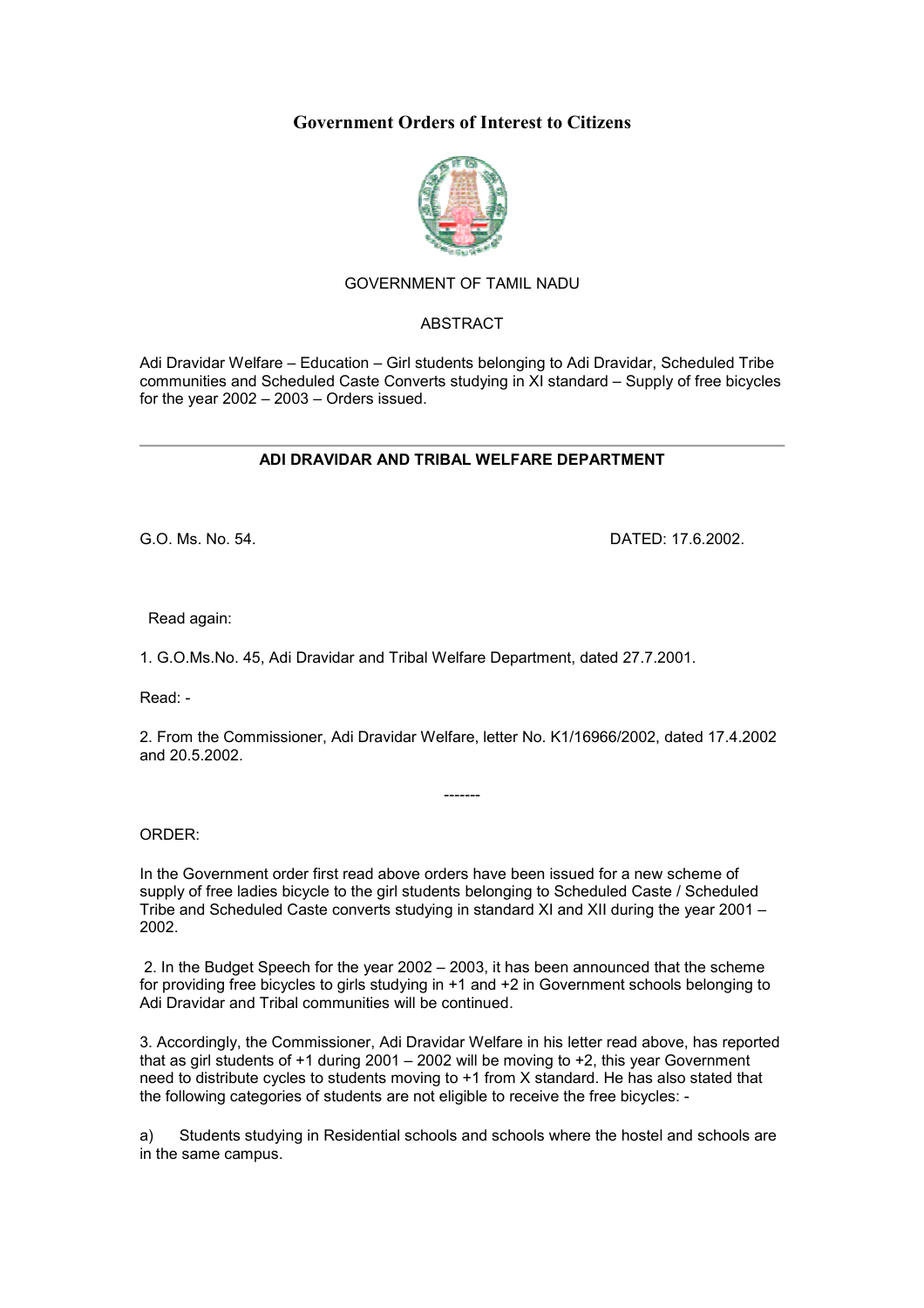b) Students who are desirous of availing free Bus pass.

4. He has further reported that tentatively the number of eligible students joining XI standard during 2002 – 2003 may be fixed as 37,500 on the basis of figures of 2001 – 2002 and the price of a bicycle is expected to be Rs. 1600/- including excise duty and transport charges, fitting charges, etc. Hence he has request the Government to accord sanction for a sum of Rs. 6.00 crores (Rs. 1600 x 37,500) for the purchase of 37,500 ladies bicycles for the year 2002 – 2003. He has also requested to form a purchase committee for the purchase of the ladies bicycles.

5. The Government, after careful examination, pass the following orders:

i) During the academic year 2002 – 2003 free bicycles at a cost approximately Rs. 1600/- (Rupees one thousand and six hundred only) per bicycle shall be provided to 37,500 (tentatively) girl students belonging to Scheduled Caste / Scheduled Tribes / Scheduled Caste converts in XI standard at total cost of Rs. 6.00 crores (Rupees six crores only).

ii) Cycles shall be with standard accessories viz. P.V.C. saddle, bell with cushion cover, steel gear, 5 to 7 liver metallic lock, side stand, carrier, full gear case and also optional accessory of front basket, saree guard and the cost per cycle includes fitting charges and secondary freight charges. The bicycles will be delivered at the respective schools.

iii) The following categories of students are not eligible to receive bicycles under this scheme:

a) Students staying in Residential schools and schools where the hostel and schools are in the same campus;

- b) Students who are desirous of availing free bus pass;
- iv) Cycles shall be numbered to avoid misuse;

v) An appropriate emblem shall be fixed to indicate that the bicycles has been issued under Government scheme;

vi) Cost of bicycles shall be recovered from the beneficiaries in the event of selling or irregular usage.

6. Purchase of bicycles shall be made centrally through the following purchase Committee observing the procedures laid down in Tamil Nadu Transparency in Tenders Act, 1998 and Rules 2000, and adhering to the tender submission time prescribed: -

| 1. Commissioner / Director, Adi Dravidar Welfare, Chennai - 5.                                     | : Chairman |
|----------------------------------------------------------------------------------------------------|------------|
| 2. Special Secretary to Government, Finance Department.                                            | : Member   |
| 3. Director, Tribal Welfare, Chennai – 5.                                                          | : Member   |
| 4. Managing Director, TAHDCO, Chennai -101.                                                        | : Member   |
| 5. Financial Adviser and Chief Accounts Officer,<br>Adi Dravidar Welfare Directorate, Chennai - 5. | : Member   |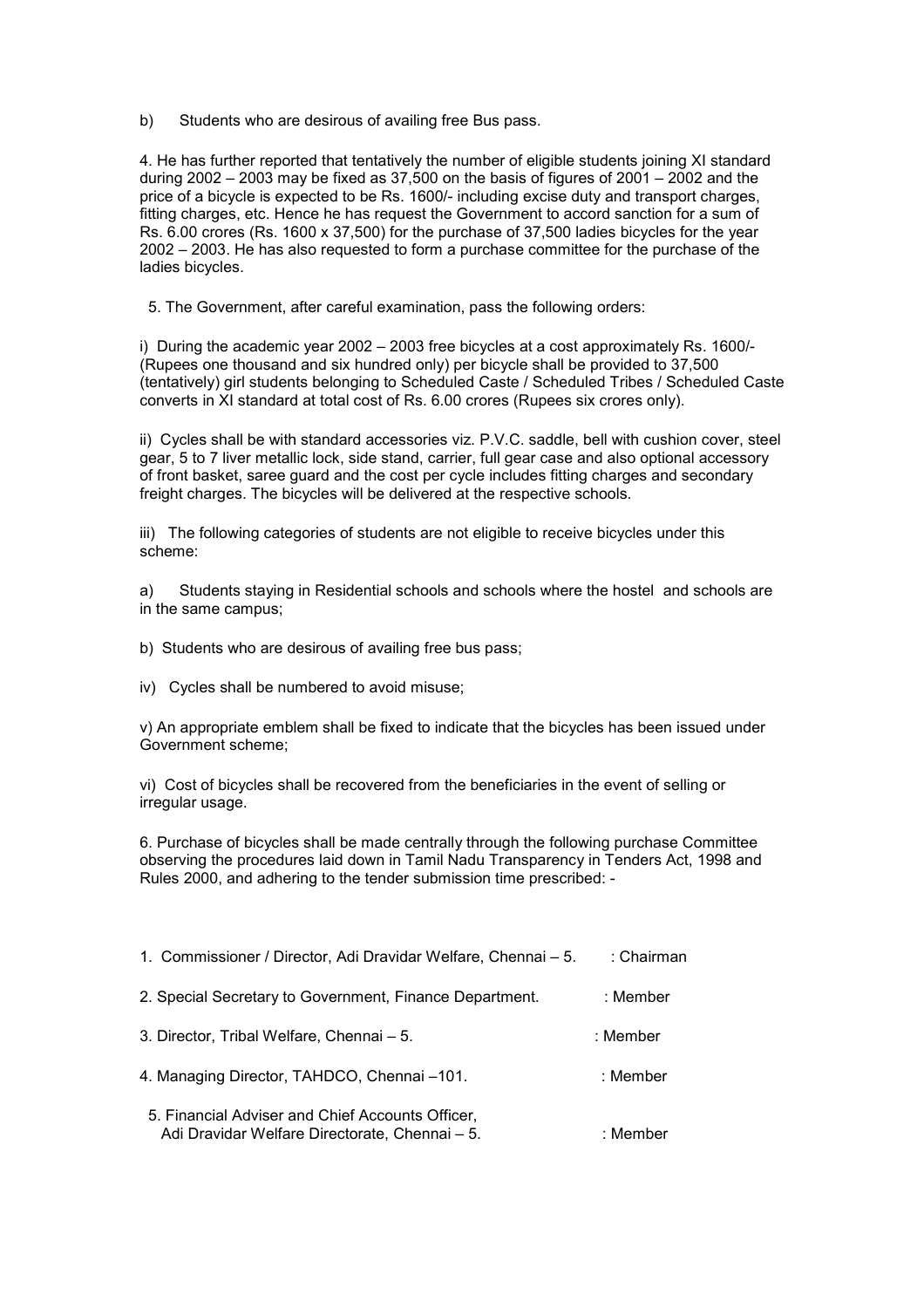- 6. Deputy Director (Education) Adi Dravidar Welfare Commission rate, Chennai – 5. : in the state of the state of the state of the state of the state of the state of the state of the state of the state of the state of the state of the state of the state of the state of the s
- 7. The Join Director (Engineering) Industries and Commerce Department, Chennai – 5. industrial and the state of the state of the state of the state of the state of the state of the state of the state of the state of the state of the state of the state of the state of the state of

Bicycles so delivered shall be distributed through proper arrangements by the respective District Collectors within the specified time frame. District Collectors can nominate an officer not below the rank of Deputy Collector / Punchayat Union Commissioner as Nodal Officer for each Taluk and ensure proper distribution and maintain registers and submit the acknowledgement with the registers to Collectors after due distribution. Respective District Collectors shall make the payment for the bicycles delivered. Funds shall be allocated to the respective District Collectors who shall draw and make the payment. A committee consisting of the Commissioner / Director, Adi Dravidar Welfare, Director of Tribal Welfare shall be formed for the purpose.

7. The expenditure on the purchase of bicycles shall be debited to the following head of account:

"2225. Welfare of the scheduled Tribes and caste etc. – 01. Welfare of the Scheduled Castes – 277. Education – Schemes in the Tenth Five Year Plan – II. State Plan – KJ. Supply of free bicycles to all girl students belonging to Scheduled Caste / Scheduled Tribes / Scheduled Caste converts communities studying in Standard XI and XII in the Government / Government aided Higher Secondary Schools – 09. Grants – in – aid – 03. Grants for specific schemes". (D.P. Code 2225 01 277 KJ 0930)

8. This order issues with the concurrence of the Finance Department – vide its U.O.No.485 / DS (TK) / 2002, dated 17.6.2002.

### (BY ORDER OF THE GOVERNMENT)

P. SELVAM,

Secretary to Government.

To,

The Commissioner, Adi Dravidar Welfare, Chennai – 5.

The Director, Tribal Welfare, Chennai – 5.

The Director of School Education, Chennai – 6.

All Collectors.

To

The Managing Director, Tahdo, Chennai – 101.

The Accountant – General, Chennai – 18 / Chennai – 35 / Chennai – 6.

The Pay and Accounts Officer, Chennai – 5 / Chennai – 1.